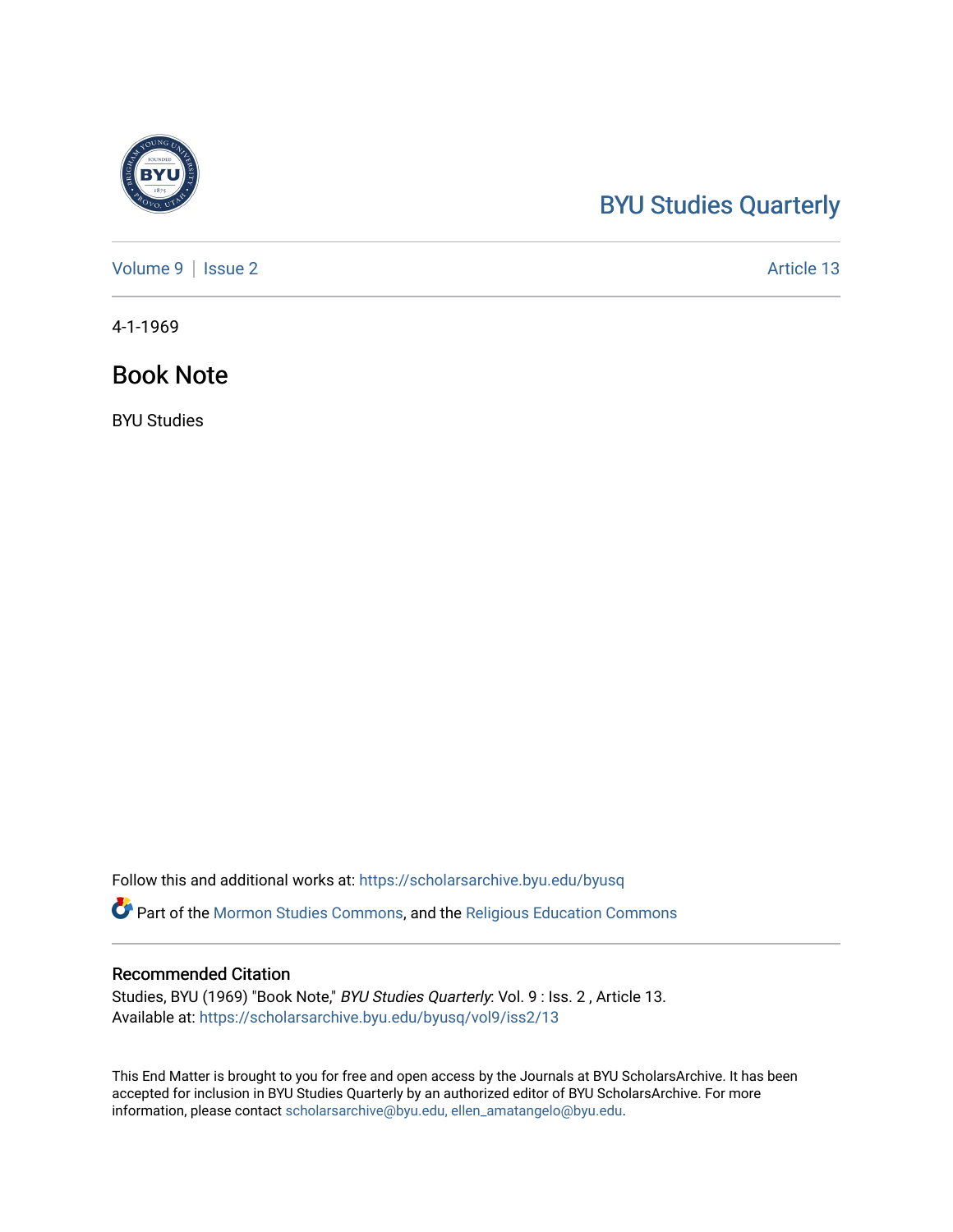The marriage of photography and printing has produced the inexpensive but accurate reprint. Four individual volumes of George Q. Cannon's faith-promoting series are so produced. They are portions of what was virtually an oral history project undertaken while many still lived from Joseph Smith's generation, a generation which survived the early persecutions and migrations and left the legacy of the heroic period of missionary work. Since Cannon disclaimed sensationalism as the criterion of selection, his admittedly apologetic purpose was nevertheless combined with simple narratives that are the raw material of history. Consequently, this collection of shorter reminiscences gathers both the miraculous (healings and revelations) and the naturalistic (missions and persecutions) description. Cannon literally saved from oblivion these personal experiences of conversion and service to the latter-day movement, prophetically writing in one preface that "men will seek with avidity" for such firsthand information "but a few years hence." If such a collection is not comprehensive history it is nevertheless the history of faith and the basis for it from those who were eyewitnesses from the beginning. Through this collection the reader may relive the impact of Oliver Cowdery's first testimony that he had seen an angel; experience the defensive indigation that caused two unconverted brothers of brigham young to interpose themselves between a menacing group and a missionary, or share in a hundred other memorable events. Hopefully other reproductions will follow, since the original collection contains volumes never reprinted and others not yet photomechanically reprinted

1

# Book Note

Four Faith Promoting Classics. Salt Lake City: Bookcraft, 1968. \$3.95.